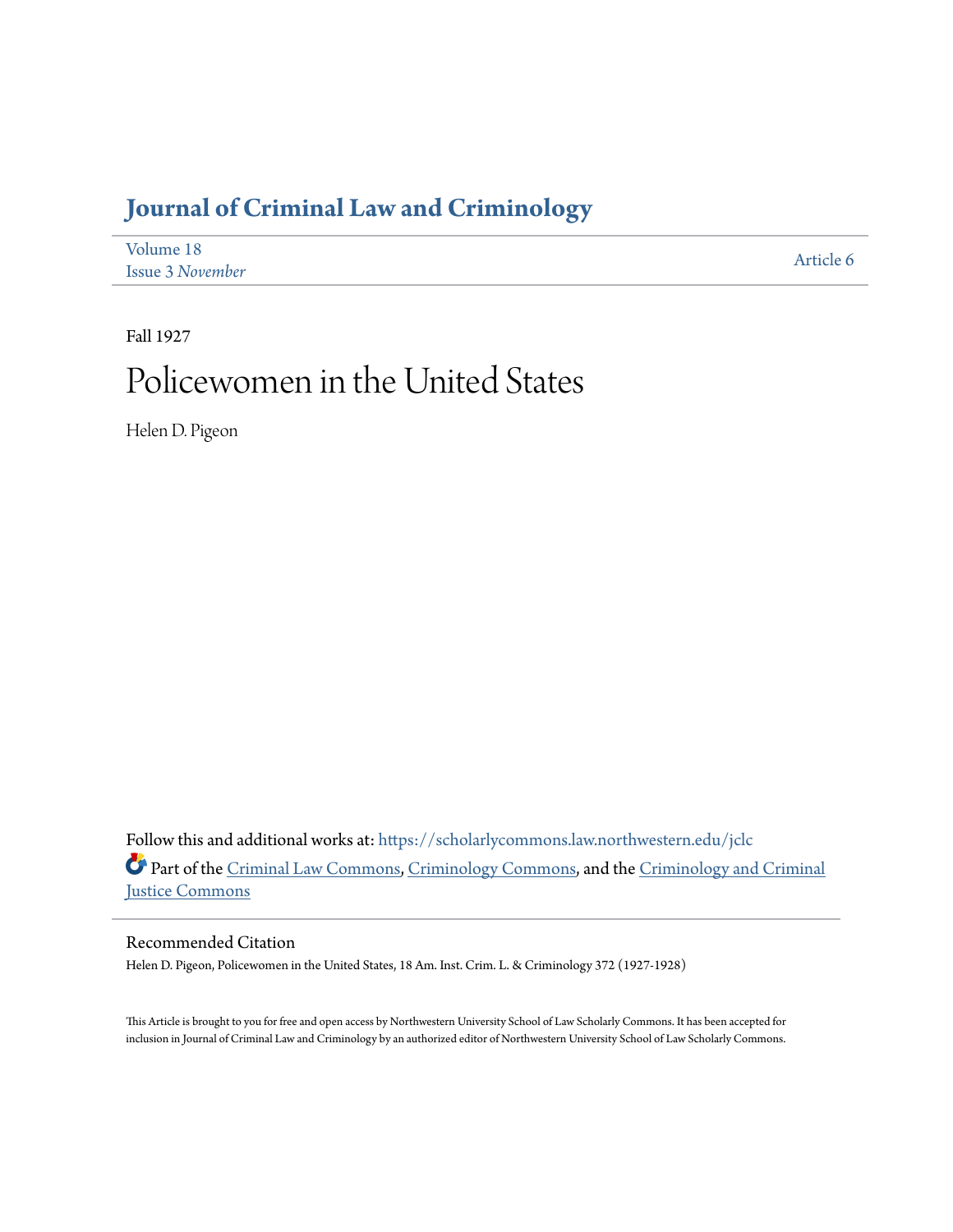## POLICEWOMEN IN **THE UNITED STATES**

**HELEN** L. PIGEON"

Strategy is as important in the internal battle of society against its non-conformists as it is in the wars between nations, and the social agency which holds a strategic position against the criminal class has the potential strength of the Greeks at Thermopylae. The police power has inherited this vantage spot from the remote days when private property emerged and demanded protection; when primitive man first realized the blessings of a public "peace" and demanded its preservation; and when crime was declared a common enemy and its prevention a necessity. These functions are broad and they have not been hampered by exact definitions. As they have been developed in modern police practice, both rural and urban, they place the officers at the narrow pass through which the tide of inebriates, mental defectives, unemployed and socially unadjusted are surging on to the prisons, the insane asylums and poor farms. Collectively speaking, the police department views the social.life-of its people as completely as an aerial photograph pictures its buildings. Every hour of the twenty-four its officers pass the homes of the citizens, investigate disturbances, visit its public gathering places, arrest the criminal of today and advise or warn the criminal of tomorrow. Many of these problems are rooted in social and personal difficulties which need the adjustment of the trained social worker. The proper diagnosis, advice based on scientific knowledge, or reference to a social agency for protection at a crucial moment may mean the difference between the sunlight of freedom or the shadow of high walls. No other agency comes so close to the individual when he is in trouble or in danger. No other position is so universally strategic.

Yet the American public, in sharp contrast to European practice, has allowed the police to function without adequate weapons of defense or offense and ancient history repeats itself when these Barbarians swarm down upon their victims. The police have been denied the stimulus which comes from stability in office and promotion through merit; they have not known the strength derived from a sympathetic public; they have not possessed the facilities to outwit organized

<sup>&#</sup>x27;Executive Secretary, International Association of Policewomen.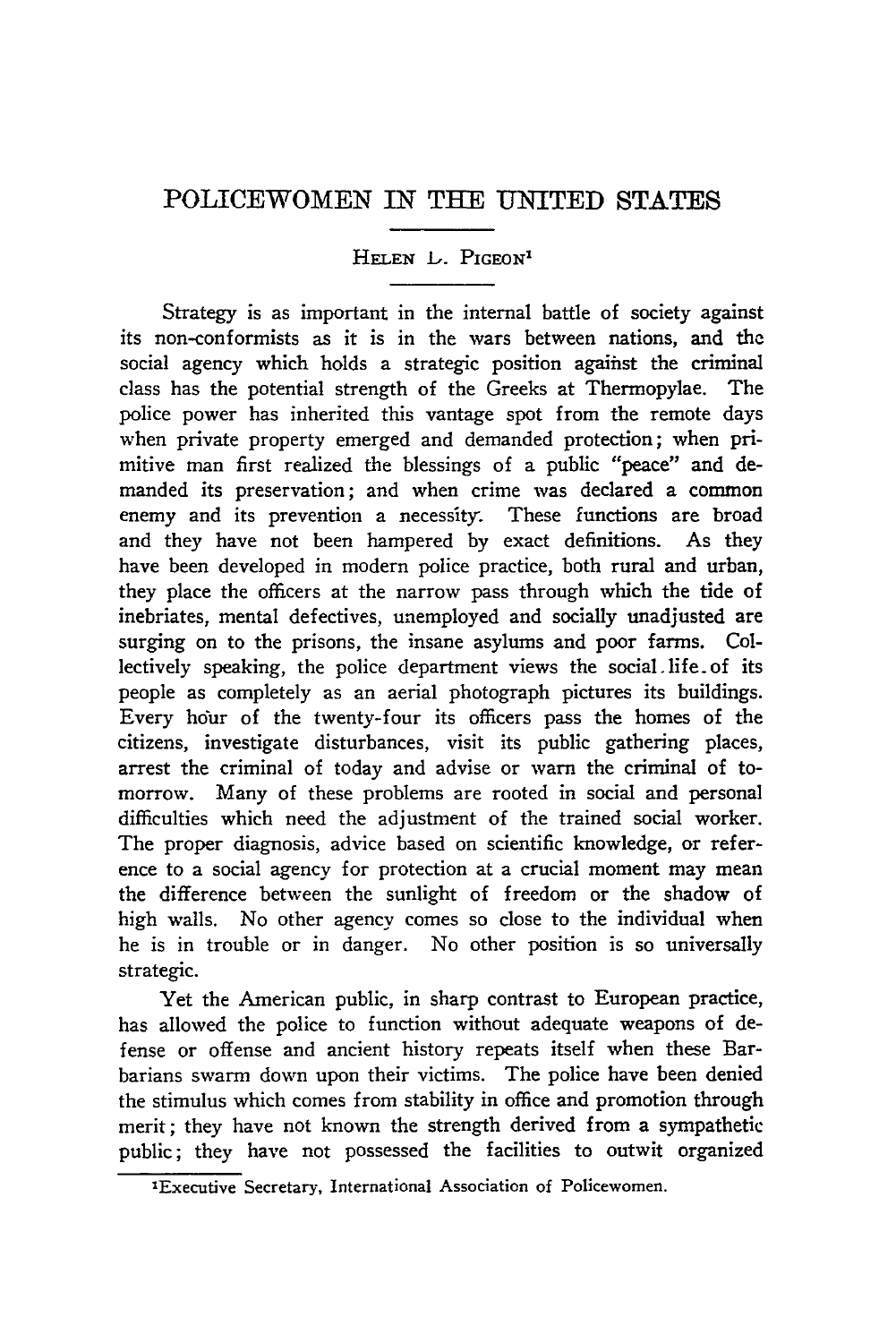crime, or a well-paid, skilled personnel, able to discover and adjust social problems. They have blazed their own trail, willing and, in fact, rather anxious to escape the public notice. Even their chiefs have been inarticulate before the civic groups interested in the public welfare.

Recently there has been a reaction against this divorce, strengthened by a new emphasis on crime prevention. The policewoman's movement is one of its manifesttations. It places in the police department educated women of high caliber with experience in social case work. Usually they enter through Civil Service and their examinations are more stringent than those provided for the men. After eight years of research and practical experience in examining for the Woman's Bureau at Washington, the United States Civil Service Commission has established as a minimum standard a high school education and at least two years' practical experience in social case work, or its equivalent in technical training and business experience. These standards have been endorsed by the International Association of Chiefs of Police and by the International Association of Policewomen and they are gradually going into effect everywhere. This insistence upon a trained personnel is regarded as an entering wedge in raising standards throughout the department and in giving new emphasis to the preventive functions of the police. The problems which affect the welfare of women and children are quite as distinct as traffic or crime detection and they should be treated separately. Their very nature demands the attention of a woman and the skill of a social worker.

Although matrons had been dealing with women prisoners for half a century, the police power was not delegated to women until 1905, when a group of volunteers were appointed to serve at the Lewis and Clark Exposition in Portland, Oregon. This led to the permanent establishment of a Woman's Division, and from this seed the movement has grown, slowly at first, but benefiting from the impetus of war enthusiasms, so that today there are policewomen in more than 200 cities in the United States. Wherever there is more than one policewoman the tendency is to organize the service in unit form, a Woman's Bureau, to which the cases of women and children are automatically referred. A woman with police rank is placed at the head and usually she is directly responsible to the Chief of Police. In Washington she is a Lieutenant, in Cleveland a Captain and in Detroit a Deputy Commissioner. Frequently the work is subdivided into departments, one having jurisdiction over cases, another over the patrol of public places and another over detention. It is be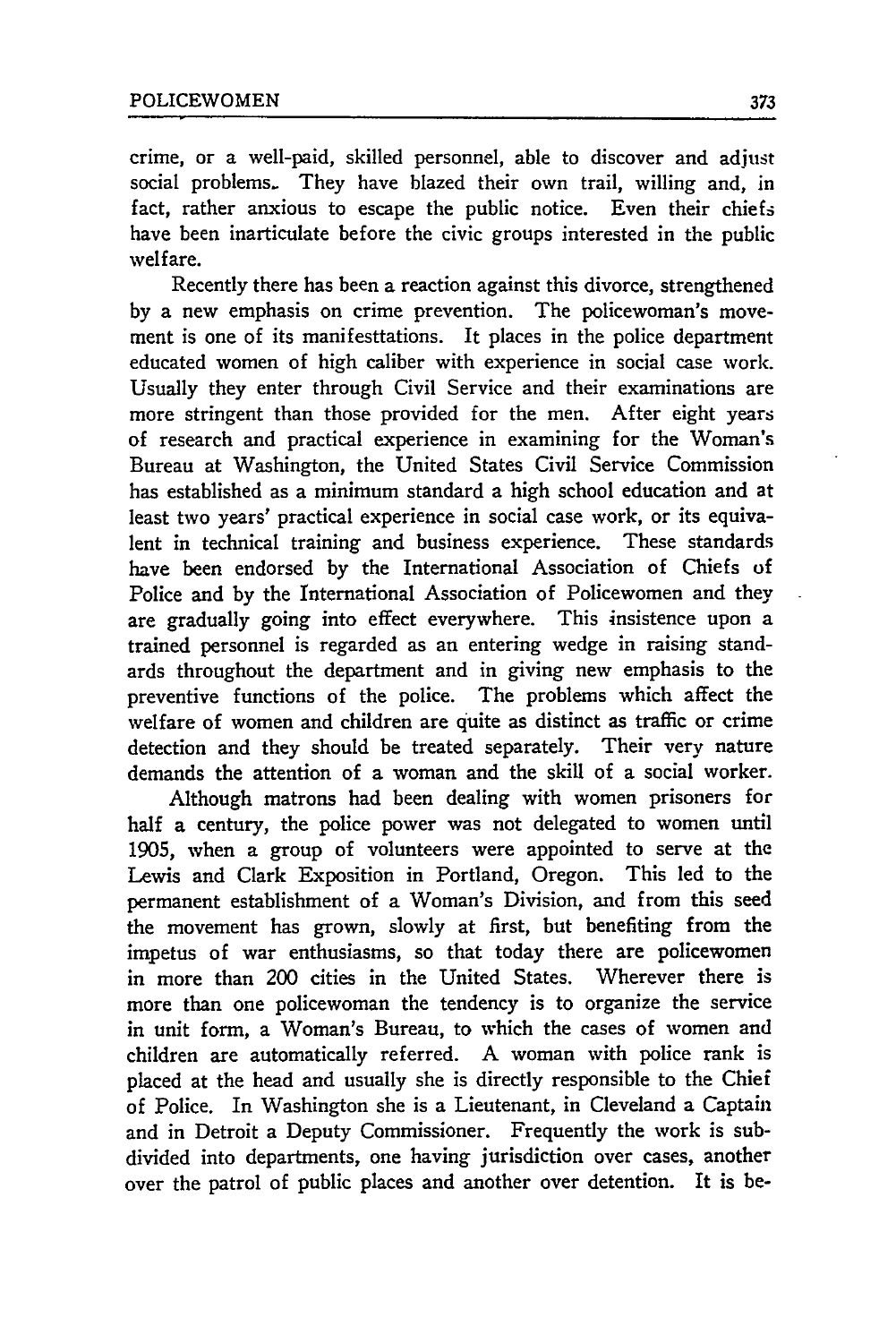coming a custom for the head of the Woman's Bureau to be responsible for the care of women prisoners and frequently their offices are housed in the Detention Home. Last year 14,371 women and girls passed through the Detention Home in Detroit and 13,677 women and children were similarly cared for in Washington.

The staff varies from 100 policewomen in New York, 40 in Detroit, 23 in Washington, to two or three policewomen in the smaller cities. Usually the service is protected against changes in administration by an ordinance or clause in the city charter. The Woman's Bureau in Washington is seeking this stability in Congress and the Bill clearly defines the functions of the policewomen and their qualifications. The emphasis on preventive work in the Dayton ordinance is so strong that we quote it in part-"the purpose being to empower this bureau to make such investigations and studies in general, as well as in particular cases, to the end that the moral fibre of the people of the city may be improved and developed, that criminal or immoral and degrading tendencies may be curbed and eventually eradicated, particularly among the youth and younger adults of said city."

In rural communities and towns the policewoman solves the problem of a small budget which must cover a multiplicity of welfare needs, for she is paid through taxation and she has the power to act in emergencies. Often she is matron as well as police officer, and sometimes she adds the duties of relief agent, health officer, welfare worker and school attendance officer. The policewoman in Boise, Idaho, for example, is also city and county welfare worker, disburser **-of** the welfare fund and police matron. These functions are a customary part of the police service in Europe, but our Anglo-Saxon heritage makes us unfamiliar with the practice. There is no valid reason, however, why the policewoman should not answer the urgent demand of public economy. Recently women have been appointed deputy county sheriffs, to centralize the work in large rural areas and to control roadhouses which lie outside the city limits.

The volume of cases is astonishing and illustrates beyond argument the policewoman's opportunity for preventive work. Those who are unsympathetic to the police contend that such cases should be kept out of their hands. This theory is untenable because, as our social agencies are constructed, it is an utter impossibility to keep them away. The runaway child asleep on the park bench at dawn is found by the police; the mother whose child is beaten by a drunken father screams for the police; the young girl rescued from a house of prostitution must depend first upon the police for protection. The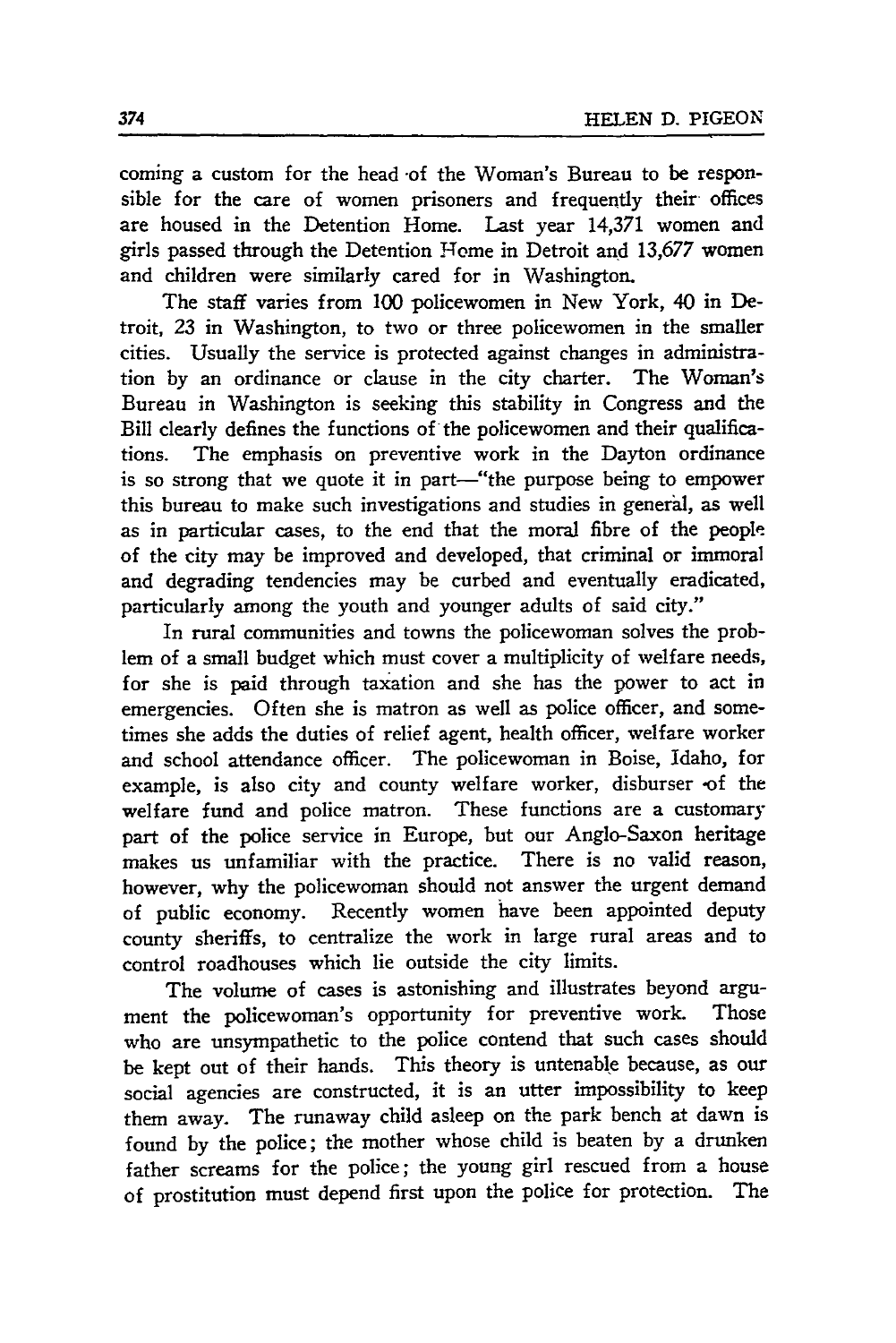policewoman's movement takes advantage of this opportunity and adds a personnel trained for these very problems. In Toledo, last year, four policewomen dealt with 1,842 cases which represented 85 varieties of human trouble. Similar figures are found in other cities-1.206 complaints investigated in Minneapolis, 3,642 in Detroit, 802 in Tacoma and 1,425 in Washington. These figures do not estimate the vast number of young people warned against danger in public places, or the deterrent effect of constant supervision through patrol.

Sometimes a city stands out through its success with a particular type of case. Last year in Detroit over 907 of 1,404 missing women and girls were located, a gain in efficiency of more than 20% over the record of any previous year. In Lawrence, Massachusetts, an arrangement has been made with the lodging houses, whereby girls without visible means of support are referred for investigation, and many runaways and fugitives from justice have beeri found. In Washington policewomen delegated to the department stores render such excellent service with first offenders that out of several thousand cases only 57 have been recidivists. In Worcester, Massachusetts, the policewomen succeeded in breaking up a "crime school" in which a woman of 23 years was teaching very small girls to steal in the department stores.

In addition to her work with cases the policewoman deals with the conditions which create delinquency. **A** well-grounded criticism of the social worker has been her propensity to busy herself in a search for technical perfection without interpreting to the public certain community conditions which her case-analysis revealed. By making the supervision and control of public amusement a definite part of her service, the policewoman takes immediate advantage of what she learns through case investigation. A recent questionnaire sent to 40 cities reveals that in 35 of the cities the policewoman supervises dance halls and in 35, moving picture houses, and this proportion is probably correct for the country as a whole. Sometimes special supervisors devote their entire time to the dance hall problem, investigating applications for licenses, issuing the licenses, outlining the rules of management, recommending matrons, visiting the halls at regular intervals, following up difficult cases and possessing the power **to** revoke licenses for violation of rules by the management. Dayton, Wichita, Kenosha and Indianapolis have organized their work in this manner.

In the moving picture houses the policewomen have won the approval of the managers by their efficiency in dealing with degenerate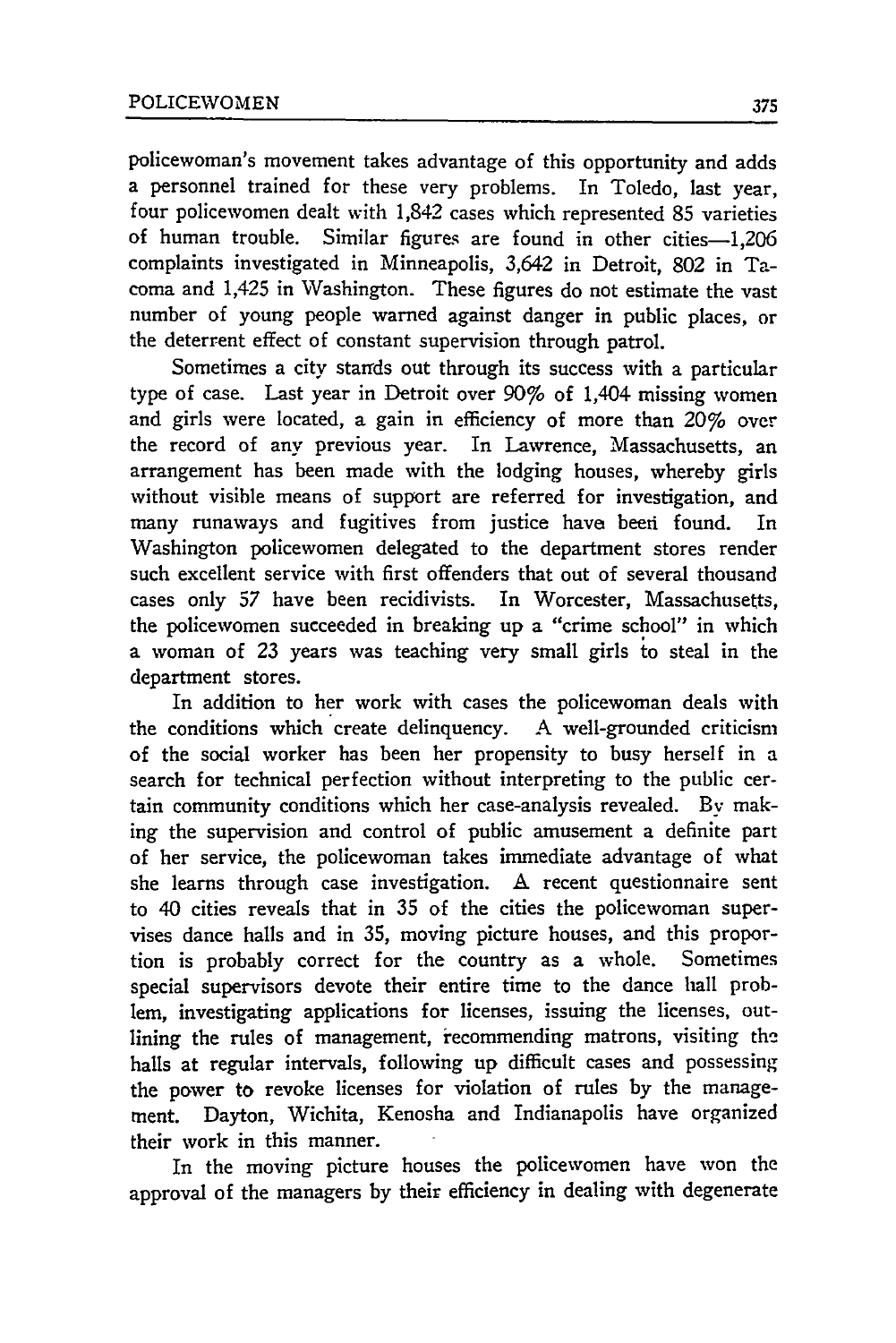men who annoy women. They can secure evidence hidden from the man in uniform and they will give testimony in court, which the average woman refuses. Their service has been extended to truants and children "parked" by their snopping mothers, until today the managers in many cities depend upon the policewomen in emergencies and accept their criticism of the films. The burlesque shows are a more difficult problem and sometimes moral suasion has been abandoned for such drastic action as the arrest of offenders on the stage. The problem of young people who roam about the streets or attend amusements late at night has led to a revival of the Curfew Law and policewomen are assigned to its enforcement. In Portland, Oregon, a penalty for negligent parents is included and the policewomen have met with marked success in educating the public in its observance. Although a smaller proportion of the policewomen patrol the parks, this is more often compelled by the inadequacy of 'the staff than by any lack of necessity for their supervision. Unquestionably the future will see an extension of their protective service to all the danger spots which menace youth.

The policewoman is not neglecting her rare opportunity to bridge the chasm between the police and the public, by describing the conditions which she finds to various local and national groups. The movement has had the endorsement of such bodies as the League of Women Voters, Daughters of the American Revolution, General Federation of Women's Clubs, and National Congress of Parents and Teachers, and the policewomen are strengthening these contacts locally. For instance, the policewoman in Berkeley, California, made 92 speeches last year, including four radio talks, and, by so doing, she inspired not only a better understanding of the police, but a vast amount of volunteer service for unfortunate individuals. In addition she meets each week with representatives of the local social agencies to discuss their common problems. Gradually, too, the policewomen are playing a more important part in supplying data and in making constructive recommendations for better legislation.

At best the policewoman's opportunity to expand the movement and develop professional standards is limited by her heavy duties and her confinement to one locality. This service must be given by a central agency, such as the International Association of Policewomen. with Headquarters in Washington. Through its medium a monthly Bulletin is published and pages are supplied to the- Police Journal, the Woman Citizen and other magazines. Speakers, technical advice and field work are rendered to cities which desire to establish